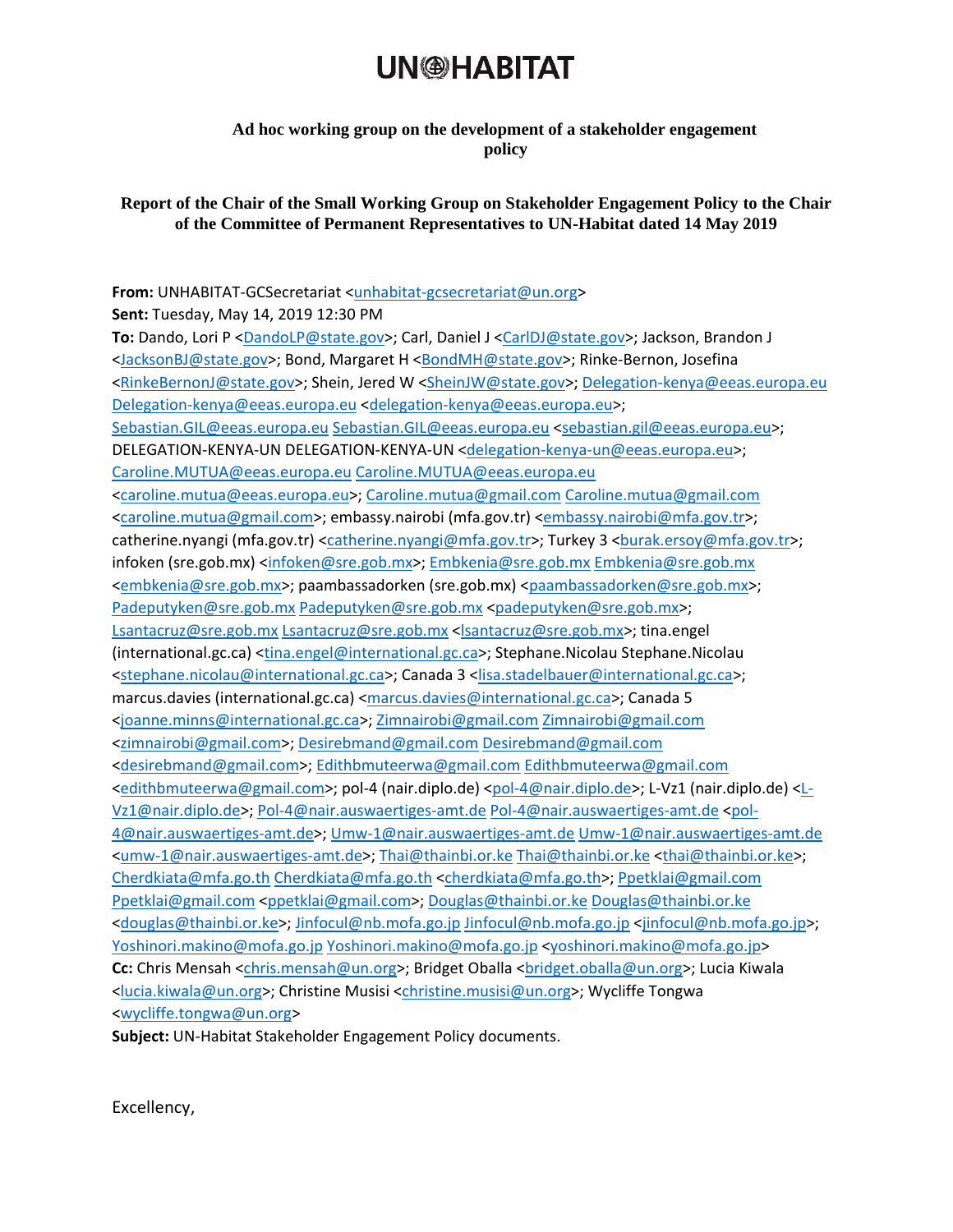## **UN<sup>®</sup>HABITAT**

I have the honour, on behalf of the Chair of the Small Working Group on Stakeholder Engagement Policy to forward the attached documents and the explanatory note below for your consideration.

Please accept, Excellency, the assurances of my highest consideration.

### Chris Mensah

Secretary to the Governing Council

Dear Friends of the Chair

Report of the Chair.

We, as a working group have met many times in the last two years and have resolved most issues, but have been unable to reach consensus on one critical issue: that of the final arbiter of accreditation when one or more member states object to the accreditation of a particular non-government organization.

Thus, as chair and based on numerous discussions and inputs, I am turning over three documents for consideration. These documents relate one to the other and should be considered as a package, and in the following order:

1) A *Stakeholder policy* which encompasses the overall importance of stakeholder involvements, recognizing that various Stakeholders can and do, greatly contribute to the achievements of UN-Habitat and the implementation of the New Urban Agenda.

2) Suggested amendments to the Rules of Procedure for the UN-Habitat Assembly. The changes seek to clarify that all non-members of UN-Habitat Assembly, wishing to participate in UN-Habitat Assembly, must be accredited pursuant to the Rules, the Stakeholder policy and its Annex. Furthermore, it attempts to simplify the definition of the various non-member potential participants of the United Nations Habitat Assembly. These fall into the following categories:

- · Non-Member States of the UN
- · Other UN Bodies, UN Specialized Agencies and Other Intergovernmental Organizations
- · Local authorities
- · Other Habitat Agenda partners
- · Non-governmental organizations